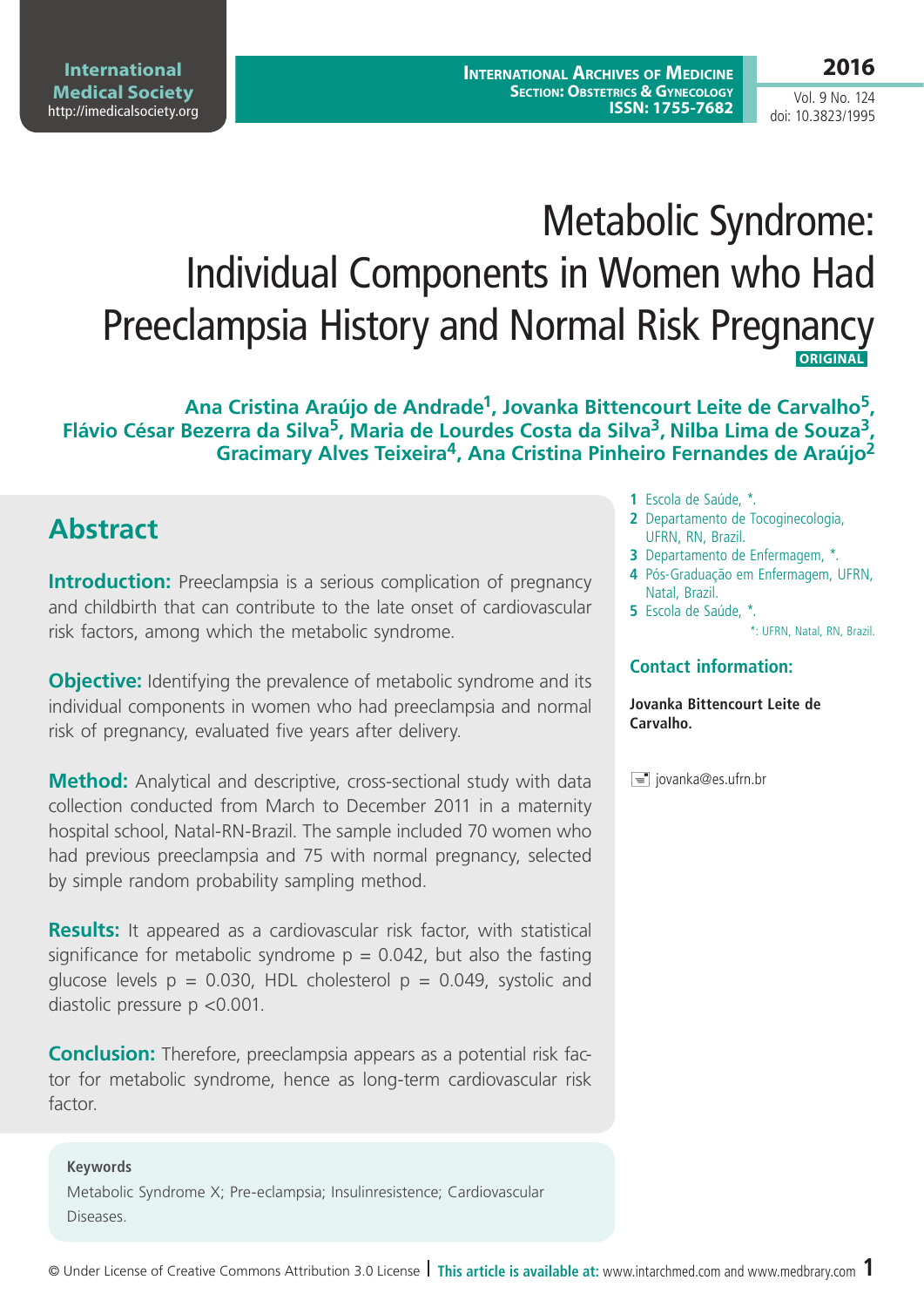**Introduction**

Preeclampsia (PE) is defined as a multisystem and multifactorial disorder identified by the presence of hypertension and proteinuria after 20 weeks of pregnancy of unknown etiology which affects 10% of pregnancies. [1, 2] This injury has been recognized by the American Heart Association (AHA) as a complication of pregnancy associated to increased cardiovascular risk in the long term,3 because scientific findings demonstrate that the permanent vascular dysfunction promoted of this disease seems to lead to the onset of cardiovascular risk factors, including Metabolic Syndrome (MS). [4, 5]

MS is a complex disorder characterized by the concomitant presence of individual components such as abdominal obesity, hyperglycemia, elevated blood pressure, hypertriglyceridemia, low concentration of High Density Lipoproteins (HDL-C). [6]

Studies conducted in many countries, have identified a high prevalence of MS in adults more than 25%. [7, 8]. These findings demonstrate upward progression of this syndrome in both developed and in developing countries. [9] Concerning for women who had PE, the authors reported a high prevalence of MS, around 39%, and high frequency, three to five times higher in this group when compared to women who had habitual risk pregnancy. [10]

It is considered relevant association of MS to 2.5 fold increase in cardiovascular mortality. However, systematic review shows that few researches have investigated the SM a risk factor for late cardiovascular disease among women who presented PE. [11] In Brazil, there is no representative scientific evidence of the prevalence of this syndrome and little is known about the characteristics of this condition in specialized units of the Sistema Único de Saúde (SUS). [12]

This fact suggests that there is a lack of screening of these women to a previous history of PE. In that direction, this research has relevance from the epidemiological point of view. Because seeks to provide recognition of MS and the actual cardiovascular risk condition into two groups: women after five years of PE history and those with normal risk of pregnancy. Therefore it is possible to favor the implementation of preventive and therapeutic interventions that can minimise the morbidity and mortality in both groups mentioned in relation to cardiovascular risk.

In this context, the following question arises: What is the prevalence of metabolic syndrome and its individual components (abdominal obesity, hyperglycemia, increased blood pressure, hypertriglyceridemia, low HDL - C) in women who had PE and normal pregnancy evaluated five years after birth? Thus, this study aims to identify the prevalence of metabolic syndrome and its individual components in women who had preeclampsia and normal pregnancy, evaluated five years after delivery.

# **Method**

Analytical-descriptive transversal study conducted at the Maternidade Escola Januário Cicco, exclusive SUS referral center for high-risk pregnant women, located in the city of Natal/RN, Brazil.

The study population consisted of 573 women who had PE history and usual risk of pregnancy who had their deliveries five years ago, at maternity where this research was conducted, and had been registered in the database of women's health research group of Obstetrics and Gynecology Department of the Universidade Federal do Rio Grande do Norte.

Considering that the reports in the literature are included in a time span of 10 years for the emergence of CVD in women who had previous PE [13], it is justified the choice of five-year time interval in the current research, in order to evidence the existence of cardiovascular risk factors earlier in this population. In order to implement preventive measures that may to minimize the morbidity and mortality from CVD.

In order to calculate the sample size, it was used as reference a prevalence of 20% of the metabolic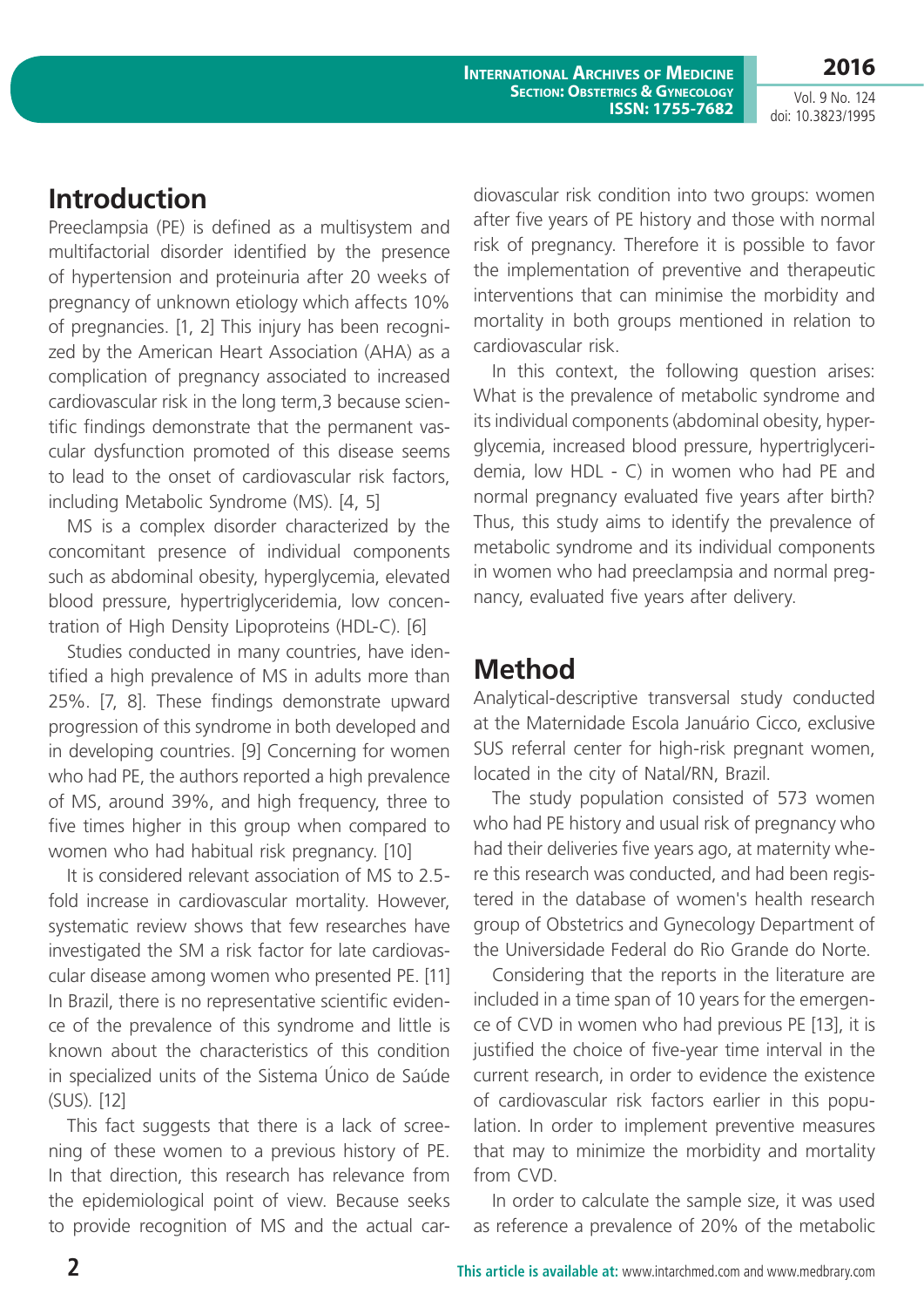**2016** Vol. 9 No. 124

doi: 10.3823/1995

syndrome in the general population of Natal/ RN, Brazil [14], a statistical power of 80% and alpha value of 0.05. The calculated sample was 80 women, however, to correct possible losses, it was opted for an initial number of 161 women selected through simple random probability sampling method.

Regarding the inclusion criteria were considered: women who had clinical and laboratory diagnosis of PE with no cognitive disorders, living in Natal/RN, Brazil. The following exclusion criteria were defined: inadequate information regarding the PE diagnosis in the medical record of the patient, pregnancy complicated by PE before the established period of five years, chronic and gestational diabetes before PE, current pregnancy, the use of corticosteroids or drugs that interfere in metabolism of glucose, except for the oral hypoglycemic agents.

Failed to participate in the study 16 women: eight were due to lack of diagnostic confirmation of PE, five for presenting chronic hypertension and three for having gestational diabetes. The final sample consisted of 145 women eligible for the study and classified into two groups: normal ( $n = 75$ ) and PE  $(n = 70)$ .

Data were collected from March to December 2011 in three stages by the main. Initially a questionnaire was applied concerning clinical variables (personal history of chronic disease, family history of cardiovascular risk factors, current health status and use of medications), and obstetric history (time since birth, number of pregnancies and complications during puerperal period).

After completing the questionnaire, blood pressure (BP) was measured by the indirect method, by using the portable digital tensiometer OMRON HEM 705 CP, tested and validated with appropriate braces to measure the circumference of the arm of participants, at a range from 0 to 300 mmHg and accuracy of  $\pm$  3 mm Hg. All the technical requirements for adequacy of obtaining the BP followed the specifications of the VI Brazilian Guidelines on Hypertension arterial. [15]

Anthropometric data were measured and calculated as recommended by the World Health Organization. [16] For the measurement of weight and height, digital anthropometric scale was used, type platform (Filizola, Brazil, with capacity for 150 kg and resolution of 0.1kg) calibrated before starting the collection.

Waist circumference was measured at the smallest circumference between the lower costal margin and the iliac crest, had used a flexible and inelastic tape with 0.1 cm range and a maximum length of 150 cm. Every woman was evaluated standing, facing the appraiser with her legs together; her arms crossed over her chest, and at the time of measurement, it was asked to participant to keep abdominal muscles relaxed.

The body mass index (BMI) was calculated from weight and height being obtained by the following formula: weight (kg) divided by squared height (m)  $(BMI = weight [kg]/height^2 [m^2])$ . Women were classified by BMI, using the cutoff points recommended by the World Health Organization16 that considers low weight BMI <18,4 kg.m<sup>2</sup>, appropriate weight for BMI varied from 18.5 and 24.9 kg.m<sup>2</sup>, overweight BMI of 25.0 to 29.9 kg.m<sup>2</sup>, and obesity for the values as from  $30.0 \text{ kg.m}^2$ .

The third phase consisted of collecting 10 ml of blood after 12 hours of fasting for laboratory analysis and determination of HDL-C, triglycerides and fasting glycemia. The samples were sent for laboratory analysis, processed and analyzed on the same day of collection by use of the instrument COBAS 6000 - ROCHE.

Fasting glucose and triglycerides were obtained by applying the enzymatic method and HDL-C obtained using the enzymatic methods after precipitation.

According to the criteria established by International Diabetes Federation [17], was held the diagnosis of MS in women who had essentially altered waist circumference (≥80cm) plus two of the following components: triglycerides (≥150mg/dl), HDL-C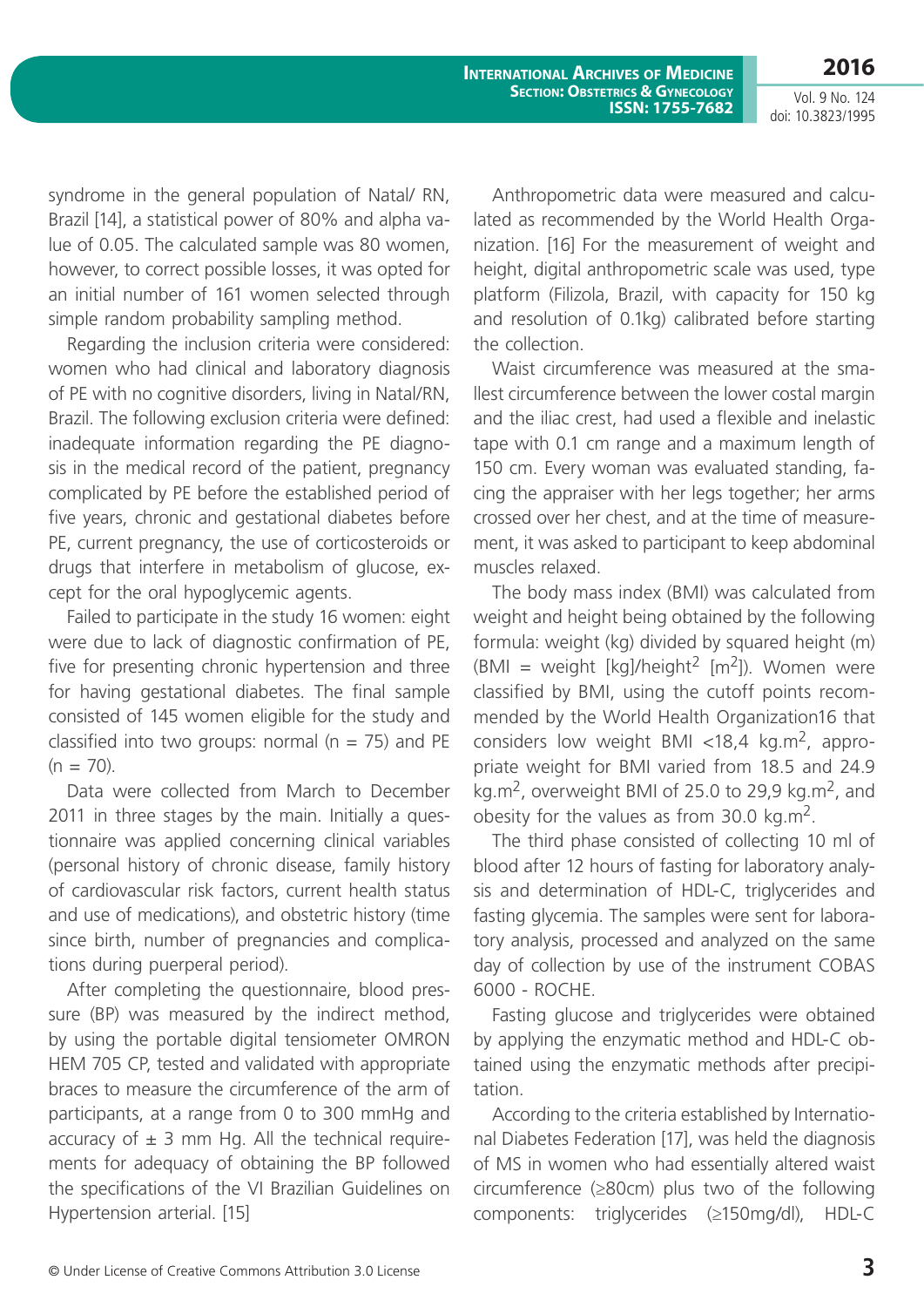**2016**

(<50m/dl), fasting glucose≥100mg/dl), systolic blood pressure  $\geq$  130 mmHg or diastolic blood pressure ≥ 85 mmHg, or were carrying out treatment for these situations.

The project was approved by Comitê de Ética da Universidade Federal do Rio Grande do Norte under number CEP-UFRN 08/01, and all participants received information on the importance of research, leaving them free to volunteer or not, according to the informed agreement consent and, in accordance to Resolution 196/96 of the National Health Council, revoked by Resolution 466/12.18

Statistical analysis was performed using Pearson's Chi Square test, considered the 5% level of significance by the software Statistical Package for the Social Sciences - SPSS, version 18.0.

### **Results**

In the present study 145 women were enrolled, 70 of these who had historical diagnosis of PE and 75 of normal risk of pregnancy. **Table 1** shows the prevalence of metabolic syndrome and its individual components in women who had previous history of PE and normal risk of pregnancy. According to the criteria of the International Diabetes Federation [17] SM appeared as a risk factor.

Regarding to the components of MS evaluated, all had higher prevalence in women who had PE history compared to normal. However stands out as a risk factor three components in the group of women who had PE having the following significance: elevated blood glucose ( $p = 0.030$ ), low HDL-C ( $p = 0.030$ ) = 0.049) and systolic and diastolic blood pressure changed.

**Figure 1** shows the distribution of the individual components of the metabolic syndrome in two

**Table 1.** Metabolic Syndrome prevalence and individual components in women who had a history of preeclampsia (n = 70) and normal risk of pregnancy (n = 75), according to the International Diabetes Federation. Natal, Brazil, 2013.

| <b>Variables</b>                 |           | Normal risk pregnancy |      | <b>Preeclampsia</b> |               |         |
|----------------------------------|-----------|-----------------------|------|---------------------|---------------|---------|
|                                  |           | n                     | $\%$ | n                   | $\frac{0}{0}$ | p-value |
| Waist circumference $\geq 80$ cm | <b>No</b> | 31                    | 41.3 | 20                  | 28.6          | 0.108   |
|                                  | Yes       | 44                    | 58.7 | 50                  | 71.4          |         |
| Fasting glucose ≥100mg/dL        | <b>No</b> | 72                    | 96.0 | 60                  | 85.7          | 0.030   |
|                                  | Yes       | $\overline{3}$        | 4.0  | 10                  | 14.3          |         |
| $HDL - C < 50$ mg/dl             | <b>No</b> | 18                    | 24.0 | 8                   | 11.4          | 0.049   |
|                                  | Yes       | 57                    | 76.0 | 62                  | 88.6          |         |
| Triglycerides ≥150mg/dL          | <b>No</b> | 62                    | 82.7 | 51                  | 72.9          | 0.155   |
|                                  | Yes       | 13                    | 17.3 | 19                  | 27.1          |         |
| Systolic blood pressure ≥130mmHg | No        | 72                    | 96.0 | 48                  | 68.6          | < 0.001 |
|                                  | Yes       | 3                     | 4.0  | 22                  | 31.4          |         |
| Diastolic blood pressure ≥85mmHg | <b>No</b> | 73                    | 97.3 | 51                  | 72.9          | < 0.001 |
|                                  | Yes       | $\overline{2}$        | 2.7  | 19                  | 27.1          |         |
| Metabolic Syndrome               | <b>No</b> | 58                    | 77.3 | 44                  | 62.9          | 0.042   |
|                                  | Yes       | 17                    | 22.7 | 26                  | 37.1          |         |

**Font:** Research data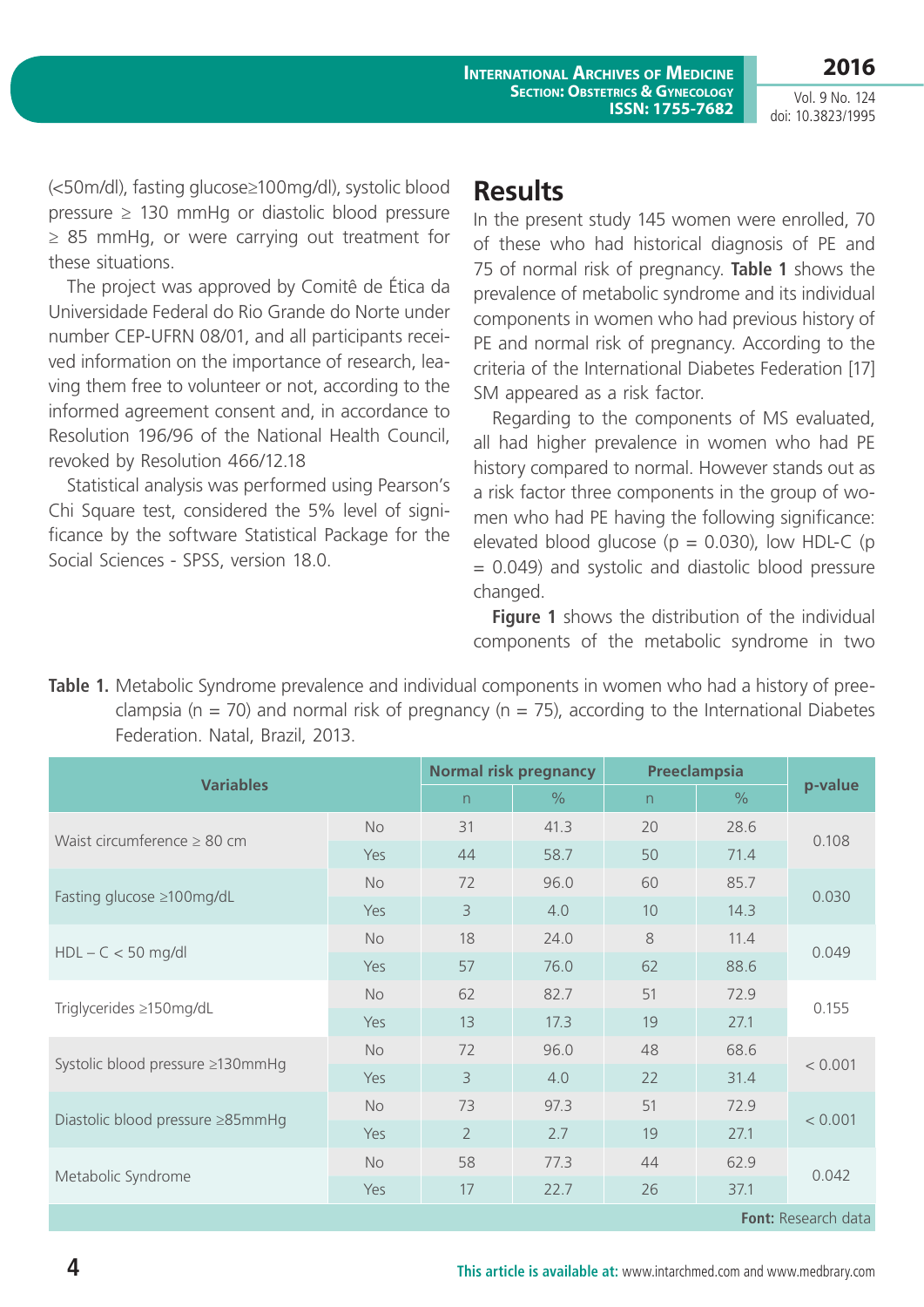

groups of women considering zero to five for both components. So it is emphasized than most of women who had PE history present greater number of individual components compared to the usual risk in pregnant women: 11.4% of these women had three components, 10% five components, and 8.6% four components.

Among women who had a history of normal risk of pregnancy, also indicates **Figure 1**, that only 4% had three components, only 2.7% had four components and none had five components. Absence of individual components prevailed in group of women with a history of normal risk of pregnancy (90.7%) compared to PE group (62.9%).

# **Discussion**

Among women studied, those who had PE history are exposed to increased cardiovascular risk in the long term, compared to those of normal risk of pregnancy because it reveals statistical significance for MS. Another study shows that MS increases at twice the risk cardiovascular. [11] Thus, another researcher found among women who had previous PE: three to four times higher risk of developing hypertension and two times more than developing ischemic heart disease, accident stroke and peripheral artery disease, compared to women who had pregnancy complications. [3]

This paper presents prevalence of MS in 37.1% in the group of women who had PE historical and 22.7% in the group who had a history of normal risk of pregnancy, as diagnostic criteria established by the International Diabetes Federation. [17] This result is similar to the study conducted on Chinese women who had PE corresponding history to 39%. [10]

Metabolic Syndrome is on an upward progression around the world, especially in women who PE history, which characterizes it as a public health problem because studies have indicated an increased risk of MS in adulthood. [20, 21]

Is interesting that, among the individual components of MS, there were statistical significance in systolic blood pressure  $\geq 130$ mmHg and diastolic ≥ 85mmHg, HDL-C <50 mg/dl, and fasting glucose ≥100mg/dl. Data corroborated by another researcher who found the same combining individual components in women who had previous PE. [19]

Among women in this study there was a predominance of systolic blood pressure  $\geq$  130 mmHg and diastolic blood pressure ≥85mmHg in the group who had PE history in comparison to usual risk pregnancy group. This is worrisome, since hypertension is considered major cardiovascular risk factor by associating often on metabolic disorders and target organ damage. [22] Thus, individuals presenting this blood pressure range already have cardiovascular and kidney disease established. [15] Hypertension is considered major cardiovascular risk factor by associating often to metabolic changes and target organ damages. [22]

A low level of HDL-C was the second most prevalent component of MS among women who had previous PE, converging with results from another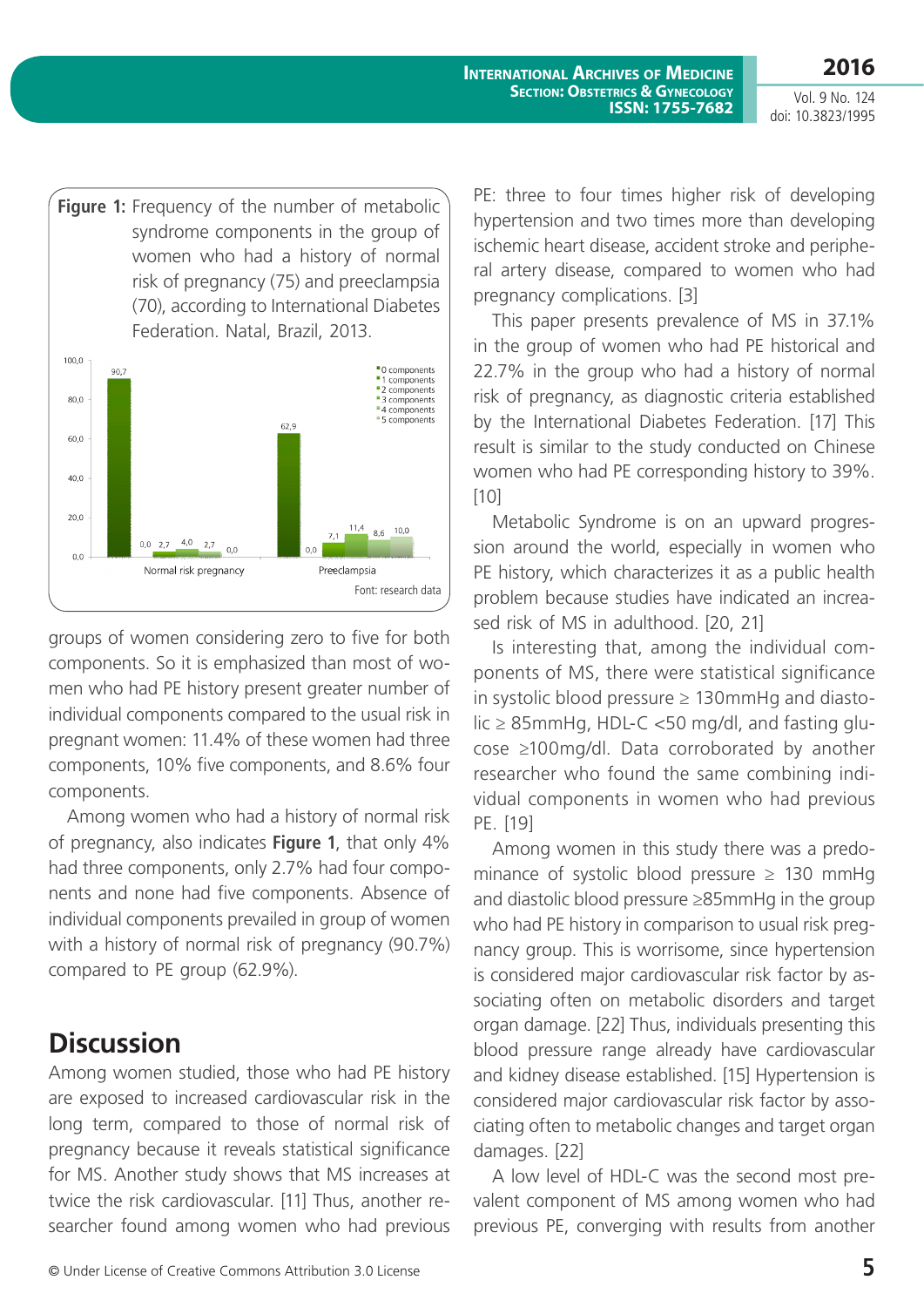**International Archives of Medicine SECTION: OBSTETRICS & GYNECOLOGY ISSN: 1755-7682**

**2016** Vol. 9 No. 124 doi: 10.3823/1995

study that found similar values. [20] It is also noteworthy that such component provides protective properties in prevention of CVD. In this sense, its reduction is associated to the onset of ischemic heart disease independently of other cardiovascular risk factors. [22]

As concerns glycemia  $\geq$  100 mg/dL, the third most prevalent SM component in women who had PE history, compared to usual risk pregnancy, it deserves attention as a risk factor because of their association as a marker of diabetes mellitus and cardiovascular risk. Similar data were also found in other investigations. [19, 20]

In that perspective, **Figure 1** confirms that women who had previous PE showed a higher number of individual components of MS in compared to normally risk pregnancy. For certain experts, sum of individual components of MS is related to a higher incidence of coronary artery disease. [15]

It is considered that early identification of individual components of MS alone is clinically important because it will favor implementation and realization of advice regarding changes in lifestyle to prevent the onset of MS, as well as its associated complications. [23] In addition, study points out that dietary interventions and healthy lifestyle has potential to reduce risk of preclampsia. [24]

# **Conclusion**

Women who had PE history, five years ago, present potential cardiovascular risk factor in the long term because it was found that systolic and diastolic blood pressure, low levels of HDL-C and fasting hyperglycemia are risk factors for MS and its individual components.

So it is essential screening of women who had PE in order a control these risks and preventing cardiovascular diseases. Through medical consultation and nursing care, and health education activities it is possible to sensitize target group of this research regarding healthy lifestyle.

It is considered that the cross-sectional design of this study makes it impossible to establish a causal relationship from results, by simultaneously collect data about exposures and outcome. Therefore, it is suggested other states must investigate causality.

# **References**

- **1.** Stekkinger E, Scholten R, van der Vlugt M, van Dijk A, Janssen M, SpaandermanM. Metabolic syndrome and the risk for recurrent pre-eclampsia: a retrospective cohort study. BJOG. 2013 Jul; 120(8):979-86.
- **2.** Montenegro CAB, Rezende Filho J. Rezende obstetrícia fundamental. Rio de Janeiro: Guanabara Koogan, 2014.
- **3.** Mosca L, Benjamin EJ, Berra K, Bezanson JL, Dolor RJ, LIoyd-Jones DM, et al. Effectiveness-based guidelines for the prevention of cardiovascular disease in women-2011. Update: a guideline from the American Heart Association. Circulation. 2011; 123:1243-62.
- **4.** George E. M. Granger, JP. Endothelin: key mediator ofhypertension in preeclampsia. Am J Hypertens. 2011 Sep; 24(9): 964–9.
- **5.** Bilhartz TD, Bilhartz PA, Bilhartz TN, Bilhartz RD. Making use of a natural stress test: Pregnancy and cardiovascularrisk. J. Womens Health. 2011; 20:695–701.
- **6.** Kandaraki E, Christakou C, Diamanti-Kandarakis E. Metabolic syndrome and polycystic ovary syndrome... and vice versa. Arq Bras Endocrinol Metabol. 2009 Mar; 53(2):227-37.
- **7.** Mabry, R. M. et al. Gender differences in prevalence of the metabolic syndrome in Gulf Cooperation Council Countries: a systematic review. Diabet Med. 2010 May; 27(5):593- 7.
- **8.** Wang, W. et al. Epidemiological Investigation of Metabolic Syndrome and Analysis of Relevant Factors in North-eastern China. J Int Med Res. 2010 Jan/Feb; 38(1):150-9.
- **9.** Jover A, Corbella E, Muñoz A, Millán J, Pintó X, Mangas A, et al. Prevalencia Del síndrome metabólico y de sus componentes en pacientes con síndrome coronario agudo. Rev Esp Cardiol. 2011; 64 (7):579-86.
- **10.** Lu J, Zhao YY, Qiao J, Zhang HJ, Ge L, Wei Y. A follow-up study of women with a history of severe preeclampsia: relatioship between metabolic syndrome and preeclampsia. Chin Med J. 2011; 124(5):775-79.
- **11.** Mottillo S1, Filion KB, Genest J, Joseph L, Pilote L, Poirier P, et al. The metabolic syndrome and cardiovascular risk: a systematic review and meta-analysis. J Am Col lCardiol. 2010 Sep 28; 56(14):1113-32.